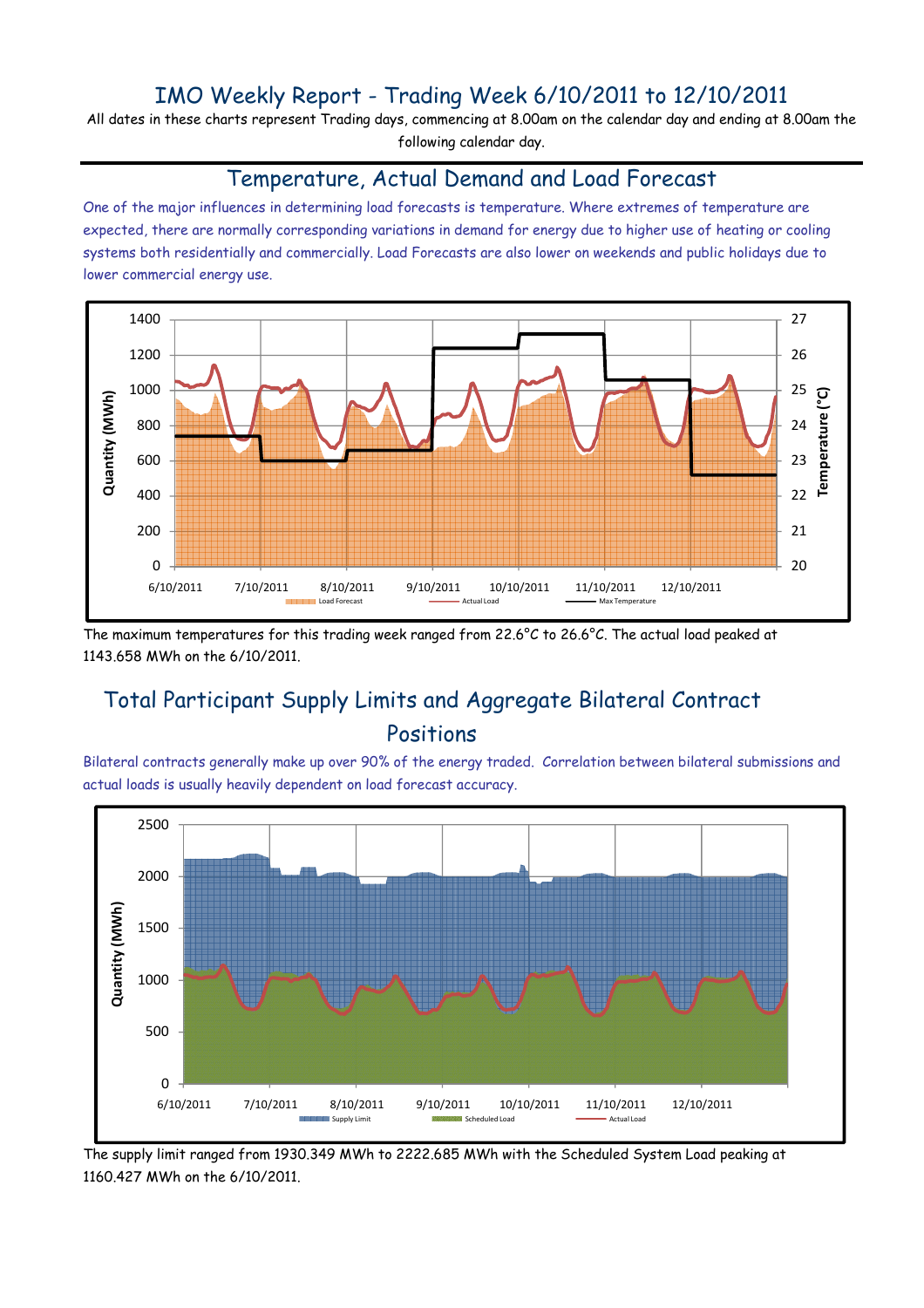### Net Balancing Market Trades

Bilateral contracts and STEM trading are generally based on the forecast energy requirements of Participants. When the forecast requirements are higher or lower than the actual requirements for a day, this Market energy must be bought and sold in the balancing mechanism. This graph shows the estimated net balancing trades.



The majority of the balancing activity this week occurred within Balancing Supply. The maximum balancing demand for the week reached 9.736 MWh on the 10/10/2011. The maximum balancing supply for the week reached -167.217 MWh on the 10/10/2011.

# Total Traded Energy

This chart represents a comparison between the total net energy that is traded in Bilateral Contracts, the STEM and the balancing mechanism. Balancing Supply represents cases in which the total contract position is greater than the demand and customers must supply energy back to balancing. Balancing Demand represents cases in which the total contract position is less than the demand and customers must purchase energy from balancing.



Total balancing supply equalled -27148.03 MWh whereas total balancing demand equalled 34.83 MWh. The Total STEM Traded quantity was 22218.316 MWh, with the STEM Clearing Quantity ranging between 9.223 MWh and 163.374 MWh.